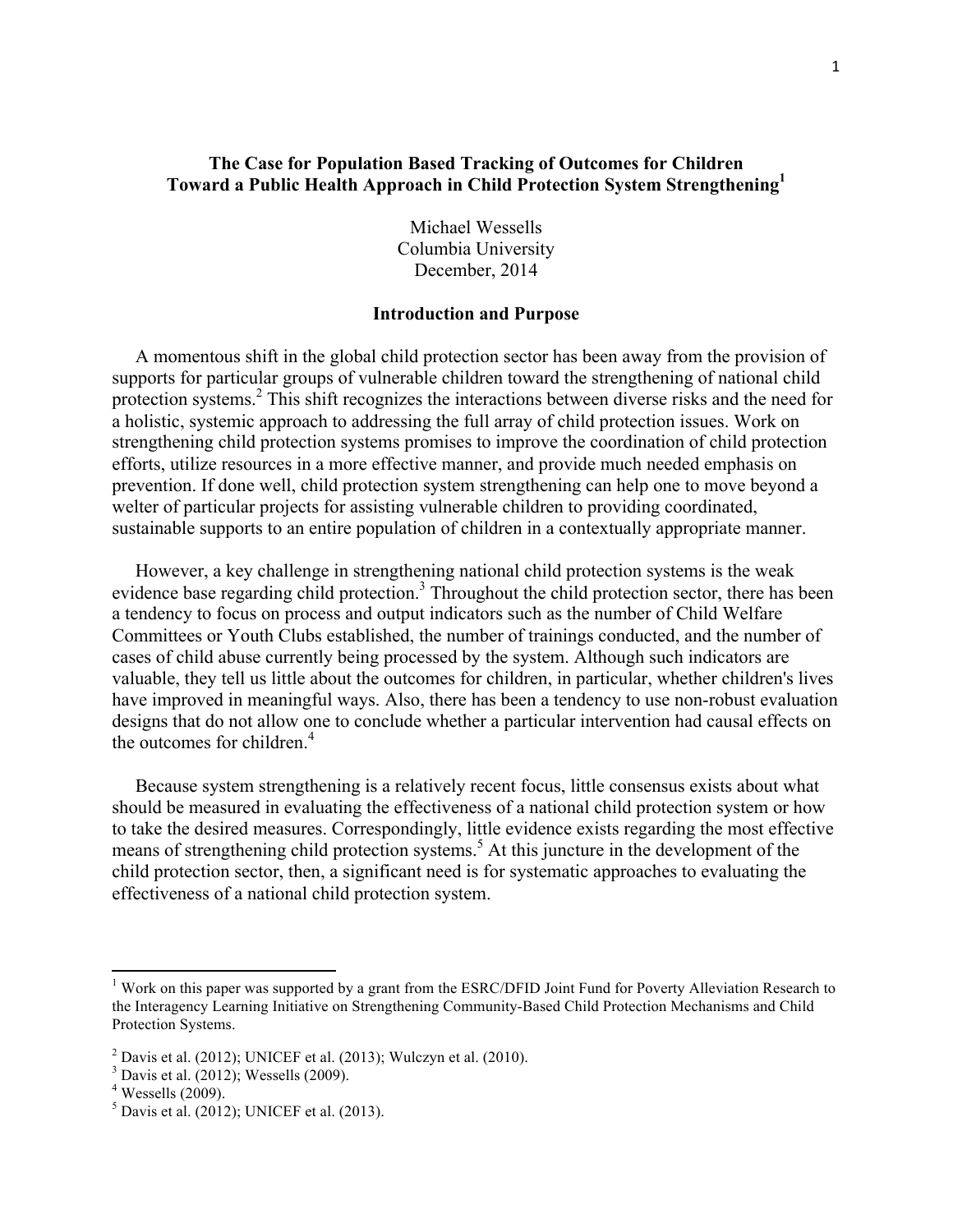The purpose of this paper is to suggest the value of tracking population-based outcomes for children as a key component of monitoring and evaluating the effectiveness of a national child protection system. It begins with a discussion of how the frequently used approaches of project based evaluation and case based monitoring are limited in regard to evaluating the effectiveness of wider child protection systems. Having shown the value of a public health approach, it then considers what is most appropriate to track at a population level. It concludes with a call for governments to use this approach in strengthening and monitoring the effectiveness of national child protection systems.

### **The Limits of Project-Based Approaches**

 The approach of monitoring and evaluating particular projects is of fundamental importance in documenting what has worked or not worked, strengthening practice by using the learning to improve one's work, and being accountable both to donors and affected people.  $\overline{6}$  Project based monitoring and evaluation is particularly important in light of the paucity of evidence regarding the effectiveness of various child protection interventions. For example, the formation of Child Welfare Committees has been one of the most widely used interventions, yet there is little quality evidence regarding their effectiveness and sustainability.<sup>7</sup> Similarly, Child Friendly Spaces, which are perhaps the most frequently used protection intervention on behalf of children in emergency situations worldwide, had been widely used even in the absence of systematic evidence regarding their effectiveness. 8

 Fortunately, numerous efforts are helping to correct this situation. For example, the Child Protection Monitoring and Evaluation Reference Group has enabled child protection agencies to work together on strengthening the evidence base.<sup>9</sup> Also, academic-NGO partnerships such as those within the Care and Protection of Children Learning Network<sup>10</sup> are contributing to a stronger evidence base. Academic-NGO partnerships have also helped to shed light on the effectiveness of Child Friendly Spaces.<sup>11</sup> Also, the work of the Interagency Learning Initiative on Community-Based Child Protection Mechanisms and Child Protection Systems (hereafter referred to as the Interagency Learning Initiative) has contributed tools and approaches that are useful in assessing the effectiveness of community-based child protection mechanisms.<sup>12</sup>

 Although systematic project evaluations will continue to be a useful source of information that can contribute to strengthening practice, they are by themselves poorly suited to the wider task of monitoring and evaluating the effectiveness of a national child protection system. A key problem is that of scale--projects apply typically to small geographic areas, do not have national reach, and do not have nationally representative samples. Questions about the effectiveness of a national child protection system, however, pertain to the entire population of children, including those who are outside the catchment area of particular projects. At some point, one needs

 $^6$  Child Protection Working Group (2012); MERG (2014).<br>
<sup>7</sup> Wessells (2009).

 $8$  Ager& Metzler (2012); Wessells & Kostelny (2013).

 $\degree$  Child Protection Monitoring and Evaluation Reference Group (2014).<br><sup>10</sup> Child Protection in Crisis Learning Network (2014).

<sup>&</sup>lt;sup>11</sup> Metzler, Kaijuka, Vojta et al. (2013); Metzler, Savage, Vojta et al. (2013).<br><sup>12</sup> Wessells (2011); Wessells, Kostelny, & Ondoro (2014); Kostelny et al. (2013).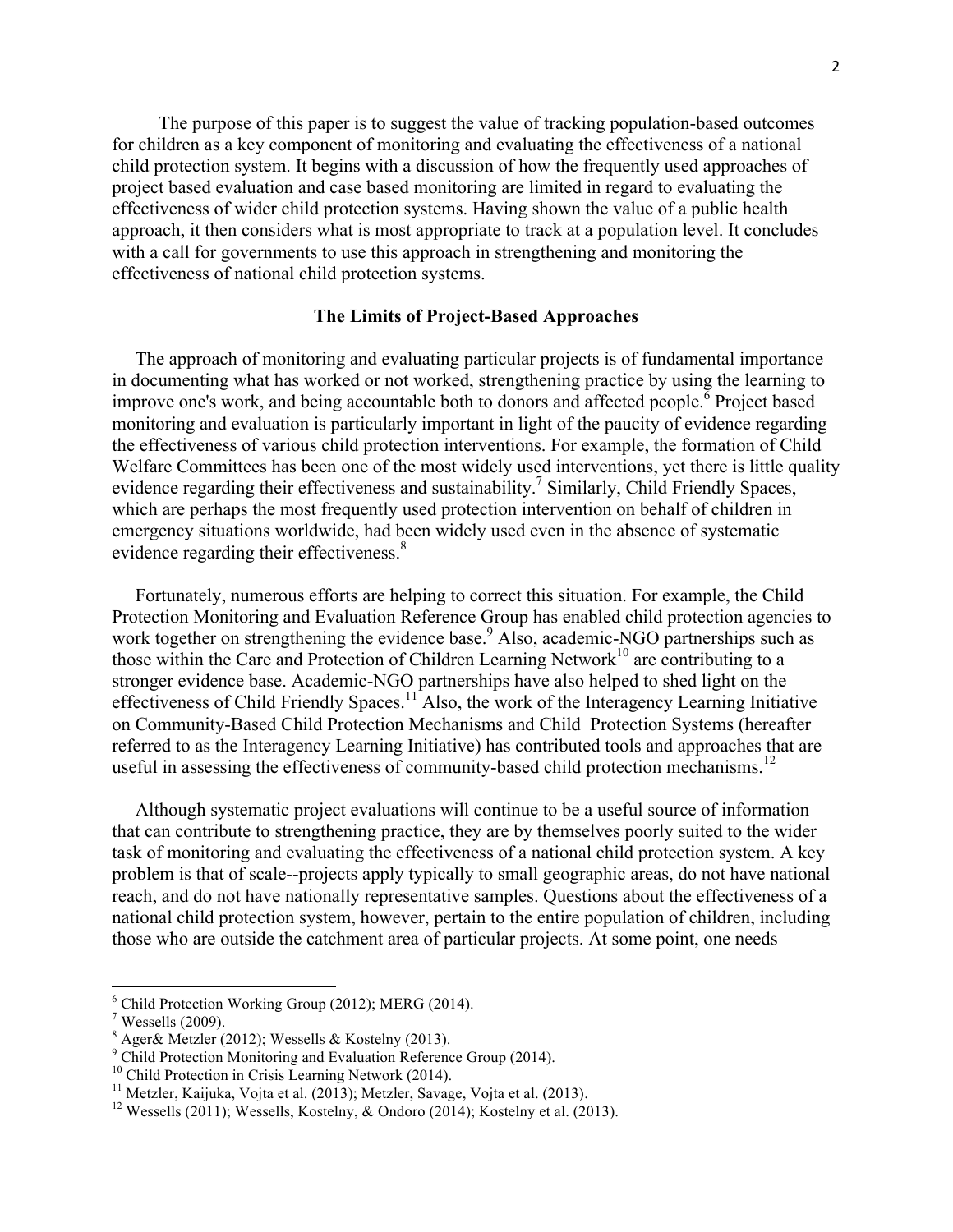population-based evidence that indicates whether children's situation is improving, not just in particular sites but nationwide.

 A related limit is that projects typically focus on particular sub-groups such of children such as survivors of gender based violence, children who live or work on the streets, or children who have been recruited into armed forces or armed groups. Even if it could be shown that children in those particular sub-groups had improved on a wide geographic scale, one could not conclude that the national child protection system was effective. After all, other sub-groups of children such as minority children, girls, or young children (0-8 years of age) might continue to be at serious risk. Thus, the analysis of the effectiveness of a national child protection system requires the tracking of the entire population of children, with attention to diverse sub-groups within it.

 Further, it is unlikely that this limit could be addressed by tracking the outcomes of many different projects conducted in different geographic areas and with diverse sub-groups of children. By their nature, projects are guided by diverse actors, have different funding streams and life spans, and use divergent indicators. When one tracks different projects at a national level, one typically ends up with incomparable data and in the position of comparing apples and oranges. Although the use of a common set of indicators across projects could help, such an approach would be limited methodologically by the lack of a nationally representative sample. A stronger approach would be a public health approach that takes a population focus from the start.

#### **A Public Health Approach**

 A public health approach that tracks the population of children is well suited to monitoring and evaluating the effectiveness of a national child protection system. By tracking over time the population using of nationally representative samples of children, one is potentially in a position to say whether children's situation is improving, deteriorating, or staying the same. Because the tracking could include different sub-groups and regions, a public health approach makes it possible to identify whether children in particular sub-groups were improving, whereas others were not, or whether children in particular regions were improving whereas those in other areas were not.

 A key question, however, is what to track on a population basis over time. Although a commonly used strategy is to track the number of cases of child abuse, this approach may not provide the leverage on prevention that is one of the hallmarks of public health approaches. This section examines the strengths and limits of various options for population-based tracking, beginning with strictly case-based approaches.

#### **Case-Based Approaches**

 The rationale for national tracking of cases in a public health approach may be illustrated in regard to malaria, a health problem that affects millions of children worldwide. The tracking of cases of malaria on a national scale is crucial for knowing whether, in a particular country, efforts to reduce or stamp out malaria are succeeding. The process begins by documenting and recording who the cases were (e.g., gender and age of the person), where they were located, when and how they contracted the illness, and so on. The next step is to enter the information into data bases that compile and summarize information from different areas, ideally providing a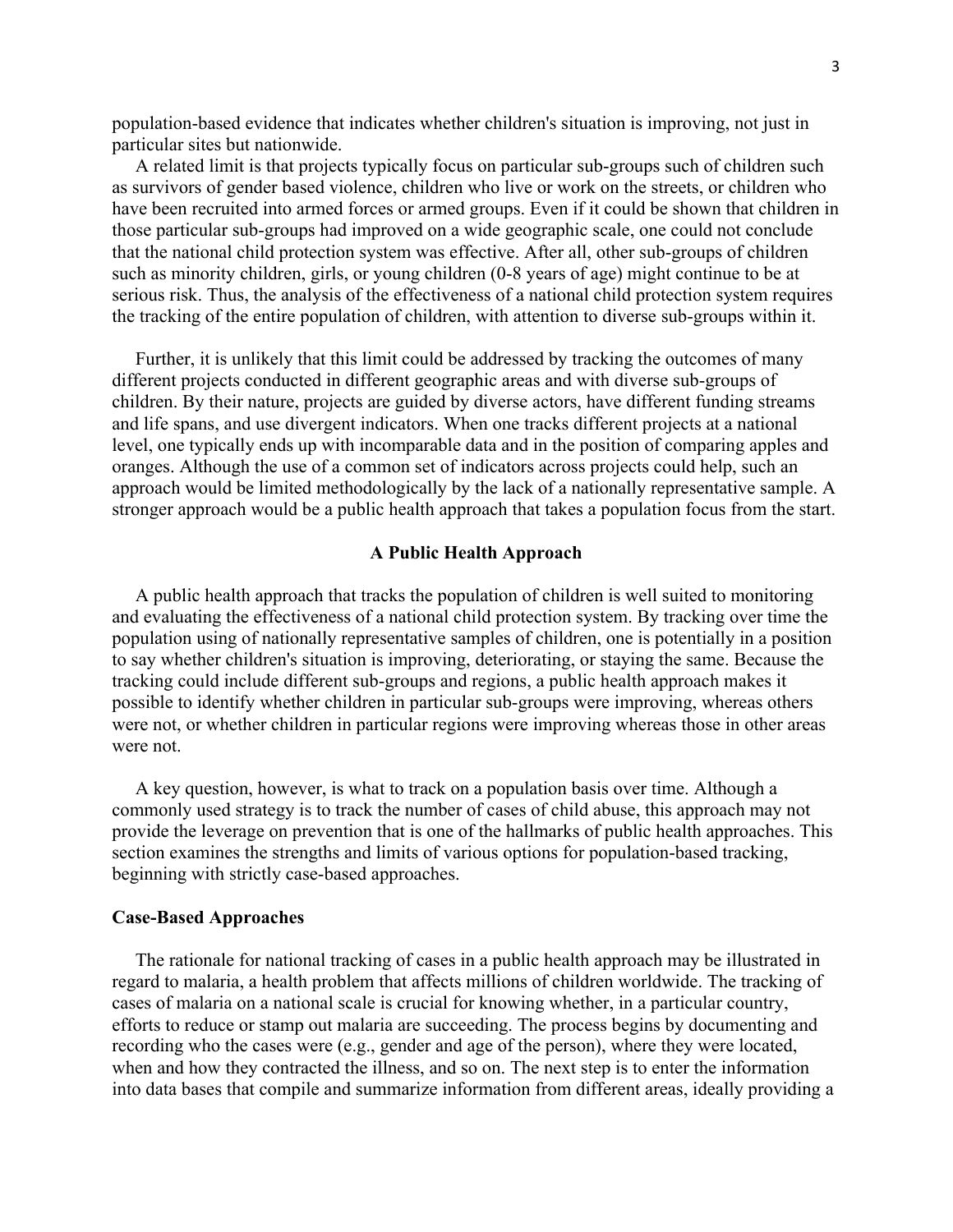picture of the number of cases for each district or province as well as for the country as a whole. The third step is to track the number of cases over time, for example, at yearly intervals to see whether the number of cases had increased or decreased. This tracking process is complex and entails having a clear definition of malaria and protocols for the identification of legitimate malaria cases by health staff, timely and consistent reporting of recorded cases from various health facilities to specified points such as district or province level Ministries of Health, the development of a common database, the incorporation of the data from the various districts or provinces into the national database, and the use of the database to compile accurate summaries and statistics regarding the cases on a population basis, patterns seen in different geographic areas or age groups, and so on. If the efforts of a national health system to reduce malaria were succeeding, one would expect to see a decline over years in the incidence rate of malaria in the population.

 The interpretation of a such a decline, however, is far from straightforward. A decrease in the measured incidence rate of malaria might owe to a decrease in people's willingness to go to the health post when they are ill or to report malaria like symptoms to health workers in the community. Similarly, if the incidence rates of malaria had increased, this could reflect people's increased willingness to go to a health post when they are ill or to report malaria like symptoms to health workers. Thus, the tracking of cases of malaria over time cannot by itself provide definitive evidence of a decrease or increase in the actual incidence rates of malaria. Case monitoring must be supplemented by other measures, a point that will be returned to below.

 The challenges of tracking and interpretation loom even larger in regard to child protection violations. For one thing, there is a paucity of widely agreed upon protocols for defining when a case of abuse, violence, exploitation, or neglect toward children has occurred. Also, the multisectoral nature of child protection makes it difficult to identify cases in a consistent, accurate manner. It is difficult to prepare staff in a Social Welfare Ministry to use a protocol in an accurate manner. More challenging yet is to prepare staff across other ministries such as a Ministry of Education or Ministry of Health to do that, particularly when they do not regard child protection as their primary function or area of expertise. Also, systems of surveillance and integration of data from different areas is less well developed in the field of child protection than in the health sector.

 Particularly noteworthy are the challenges of interpretation. If, for example, the incidence rate of cases of child abuse had increased steadily between 2015 and 2025, one could not conclude that child abuse had actually increased . The increase could stem from, for example, to people's increased willingness to report cases of child abuse due to public campaigns that had raised awareness about the problem. Conversely, if the national rate of child abuse cases had decreased between 2015 and 2025, this could not by itself be taken as incontrovertible evidence that child abuse had declined. Perhaps people had become less willing to report child abuse cases since reporting had seldom led to appropriate action. Alternately, the reporting of cases of child abuse may have created hardships for those who had reported. In rural areas of sub-Saharan Africa, for example, making a report frequently requires traveling significant distances and taking time away from one's farming, or it violates social norms of not talking about village problems with outsiders. <sup>13</sup> Still a third possibility is that as a society had gained increased its awareness of the

 $13$  Wessells (2011).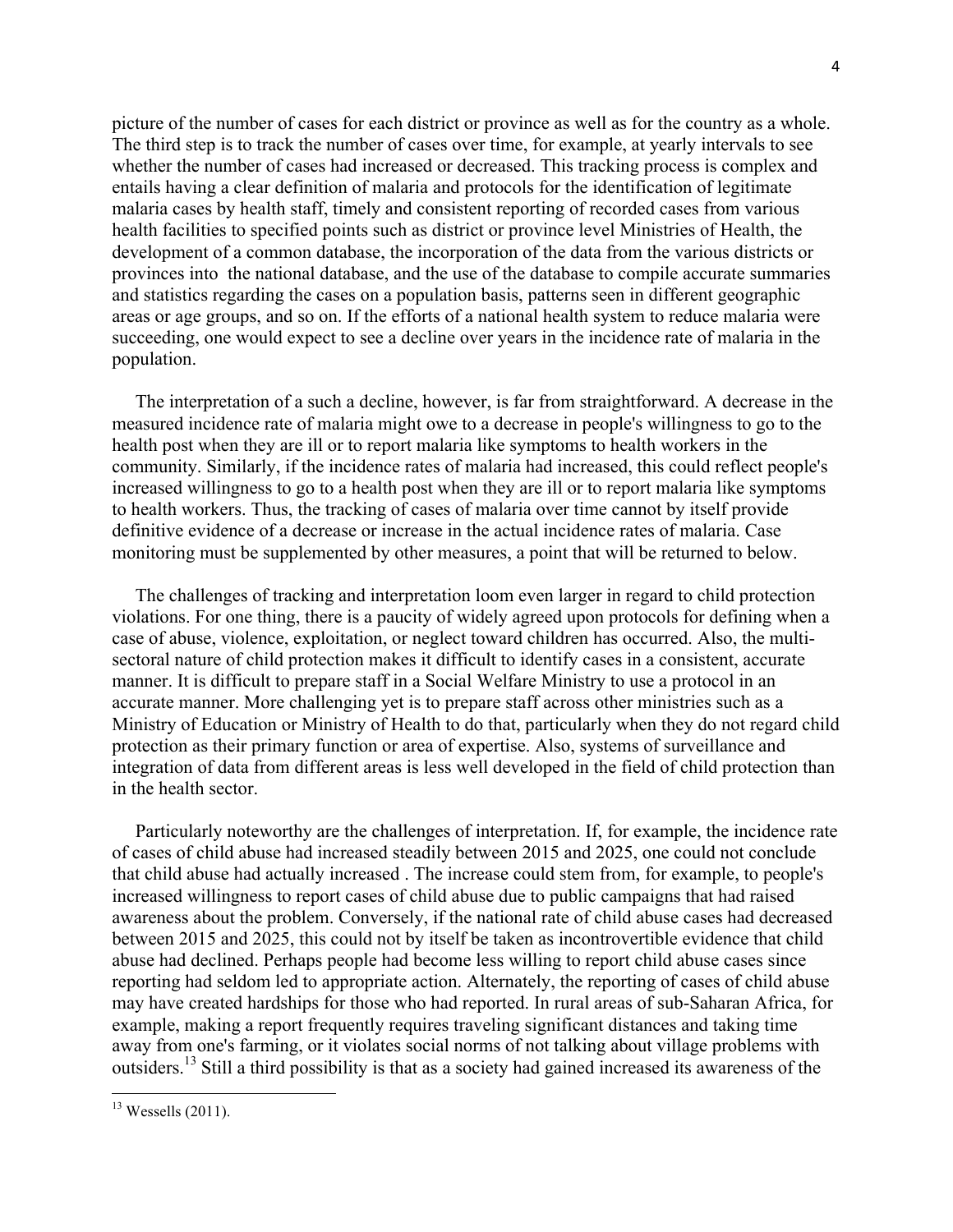problem of child abuse and had imposed stiffer penalties against abusers of children, perpetrators had become more clever and effective in their ability to hide their abuse of children.

 For these reasons, the monitoring of child protection cases on a national scale cannot by itself provide comprehensive monitoring of the effectiveness of the national child protection system in reducing abuse, violence, exploitation, or neglect toward children. In other words, the monitoring of child protection cases is a necessary but not a sufficient condition for assessing the effectiveness of a national child protection system. Additional measures are needed.

 An equally serious limitation is that the tracking of child protection cases provides little information on prevention. It does not show, for example, whether there are changes in the factors that increase or decrease the likelihood of child abuse. This is a significant concern because it makes little sense to wait for cases to occur when appropriate efforts could have prevented the violations in the first place. If one of the main aims of a child protection systems is to strengthen protection, then it makes sense to supplement the tracking of cases with measures that aid the task of prevention.

### **Risk Monitoring**

 Recognizing the central importance of risk analysis and monitoring in child protection work, a potentially useful supplement to tracking child protection cases is to track the risk factors that contribute to child protection violations. Indeed, public health approaches regularly track not only the magnitude of a problem such as child abuse but also the risk factors that contribute to it. The tracking of the risk factors over time can potentially indicate whether the conditions that enable particular child protection violations are increasing over time, decreasing over time, or remaining constant.

 Information regarding changing risk patterns over time aids the interpretation of case-based data. For example, if the rates of reported child abuse had declined over years and the risk factors for child abuse had also decreased over time, that would boost confidence that the decrement in child abuse reports was not an artifact of people's unwillingness to report violations but reflected a real decrease in the incidence of child abuse.

 Further, information about risk patterns can support risk reduction efforts that are an important part of work on child protection. Consider, for example, efforts to reduce a problem such as child beating by parents. A risk factor that enables child beating could be the widespread belief that parents should beat their children as a means of punishing bad behavior. Knowing that this belief contributes to harsh corporal punishment by parents, one could develop programs on positive parenting that help to correct the idea that parents should beat their children and prevent severe beating of children by parents. Alternately, one could develop programs that strengthen skills of nonviolent means of discipline that enable parents to teach correct behavior and punish undesired behavior without resort to violence.

 Risk reduction, however, is far from a comprehensive approach to prevention. In fact, risk monitoring alone focuses narrowly on deficits and is only a part of a holistic approach to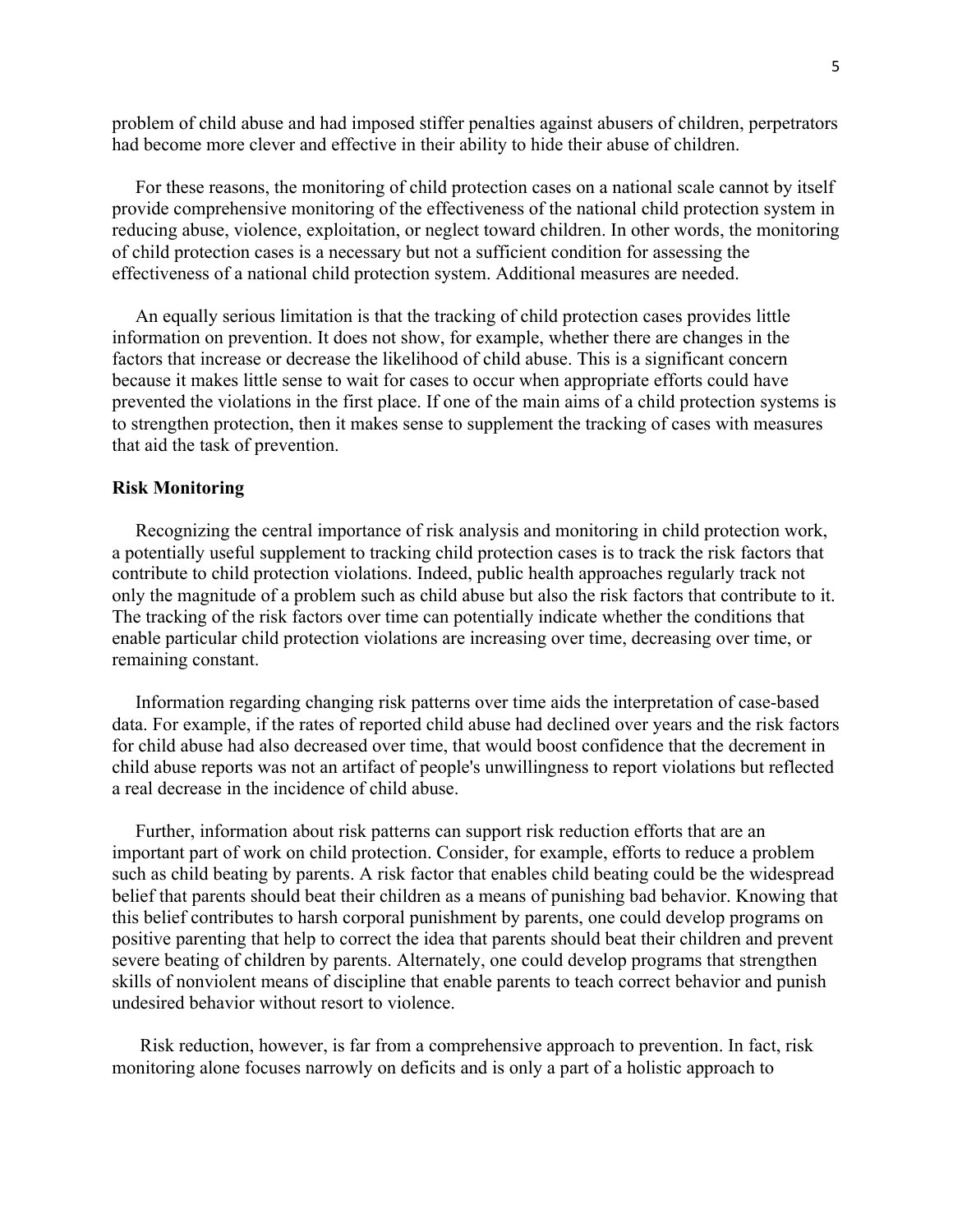prevention. To prevent harms to children, it is vital to simultaneously reduce risks to children and strengthen the positive aspects that support children's protection and well-being.

#### **Monitoring Risk and Protective Factors**

 A useful public health approach is to monitor simultaneously risk factors and also the protective factors that reduce the effects of children's exposure to risk. This approach builds upon ecological models of child development<sup>14</sup> that emphasize the importance of children's social environment and the balance of risk and protective factors within and across levels such as the family, community, and societal levels. For example, being in the care of supportive parents may offset the harmful effects of children's exposure to bullying at school. Similarly, strong peer support may help to offset the effects of children being beaten by their parents. The balance of risk and protective factors influences children's well-being and resilience. When risk factors outweigh the protective factors, children's well-being declines, and children may exhibit developmental delays or even mental disability.15 On the other hand, if the protective factors outweigh the risk factors, then children continue to do well amidst adversity. In fact, the preponderance of protective factors over risk factors is the basis of a child's resilience, which can change if the balance were to shift in a manner that favored risk factors.

 A key to prevention is the joint reduction of risk factors and the strengthening of protective factors. This views is the foundation of the Center for Disease Control work on violence prevention, which entails the joint monitoring of risks and protective factors over time.<sup>16</sup> When combined with the tracking of the number of cases, the tracking of both risk and protective factors at a population level allows one to discern changes in the underlying risk and protective factors. If new risks appear, one can take steps to reduce them, thereby contributing to prevention. Strengthening various protective factors would also contribute to prevention work. The ability to track and respond to the enabling and mitigating factors on a population level gives the public health approach greater preventive power than could be achieved by the tracking of cases alone.

 This approach, however, faces several limits and complexities. For one thing, risk and protective factors are not strictly causal--they are factors that increase the statistical likelihood of harm or harm mitigation, respectively. Knowing that the risk factors predominate over protective factors tells us that we can expect to see harm being caused to children. Yet it does not mean that all children will be affected, nor does it actually measure the incidence of harm to children. Also, knowing that protective factors predominate over risk factors tells us that we can expect to see children doing relatively well amidst adversity. Yet it does not mean that all children will actually do well, nor does it actually measure children's well-being. In taking stock of the effectiveness of a national child protection system, what we really want to know is whether on a national scale children's well-being is increasing, decreasing, or staying the same over time. From this standpoint, it makes sense to track children's well-being directly, as a complement to measures of risk and protective factors.

<sup>&</sup>lt;sup>14</sup> Bronfenbrenner (1979); Dawes & Donald (2000).<br><sup>15</sup> Rutter (1979, 1985, 2012).<br><sup>16</sup> Center for Disease Control (2014).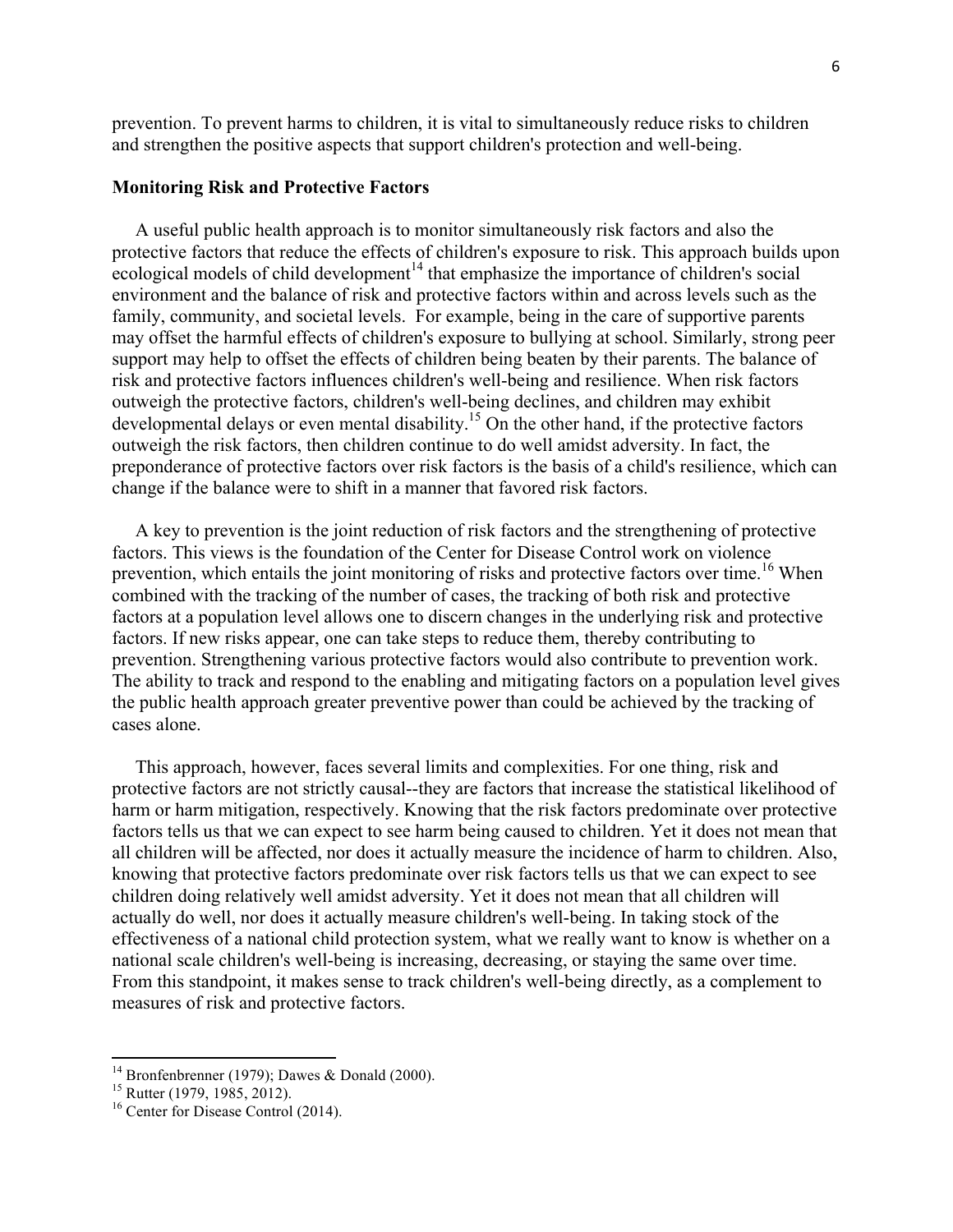Also, the definition of risk and protective factors is itself a complex matter. One might assume, for example, that family separation is a significant risk since in so many contexts, not being in family care exposes children to an array of hazards. Yet if children had abusive families, then being in family care may be harmful rather than protective.<sup>17</sup> What counts as a risk factor or as a protective factor cannot be assumed--these should be determined empirically.

 A related complexity is that there may be significant cultural and contextual variations in risk and protective factors. Although it might be convenient to use a predefined list that is imported from work in Northern, industrialized societies, the use of universalized lists can miss distinctive aspects of the environments and lived experiences of children in particular societies. For this reason, it is useful to use a combination of outcome measures, some of which embody local views of terms and constructs such as 'children's well-being,' 'risk factor,' and 'protective factor' and others of which embody the international views that are enshrined in instruments such as the UN Convention on the Rights of the Child and the African Charter on the Rights and Welfare of the Child.<sup>18</sup>

#### **Implications For Governments and International Actors**

 This discussion has significant implications for both governments and international actors in regard to child protection. Although the work of both actors interrelate extensively, it is useful to consider them separately to emphasize their separate roles and responsibilities.

#### **Government**

 Governments bear the primary responsibility for the protection of the people, including children, within their respective territorial boundaries. A key part of fulfilling this responsibility is to establish or nourish effective child protection systems that support children nationwide. As this paper has argued, however, the effectiveness of national child protection systems is not something that is established by the existence of laws, hard work by ministries or agencies, or rhetoric. Governments that are concerned about the protection of children must be willing to submit their systems to the empirical test. Ultimately, the effectiveness of a child protection system must be gauged by the evidence, that is, by measuring and tracking over time the actual outcomes for children.

 The public health approach recommended in this paper is a vital step that governments ought to use in monitoring and evaluating the effectiveness of their child protection systems. As discussed above, the approach provides critical information on how well or how poorly children are protected nationwide. It also provides information on the risk and protective factors that enable one to invigorate work on prevention. By tracking risk and protective factors over time, one moves into a better position to see whether children's protection is improving or deteriorating, and to take informed steps needed to address the protection challenges.

 The importance of tracking over time is illustrated by the current Ebola crisis that is centered in Liberia, Sierra Leone, and Guinea. Such a crisis can rapidly expand and change the risks to

 $17$  Ager (2006).

 $18$  Stark et al. (2012).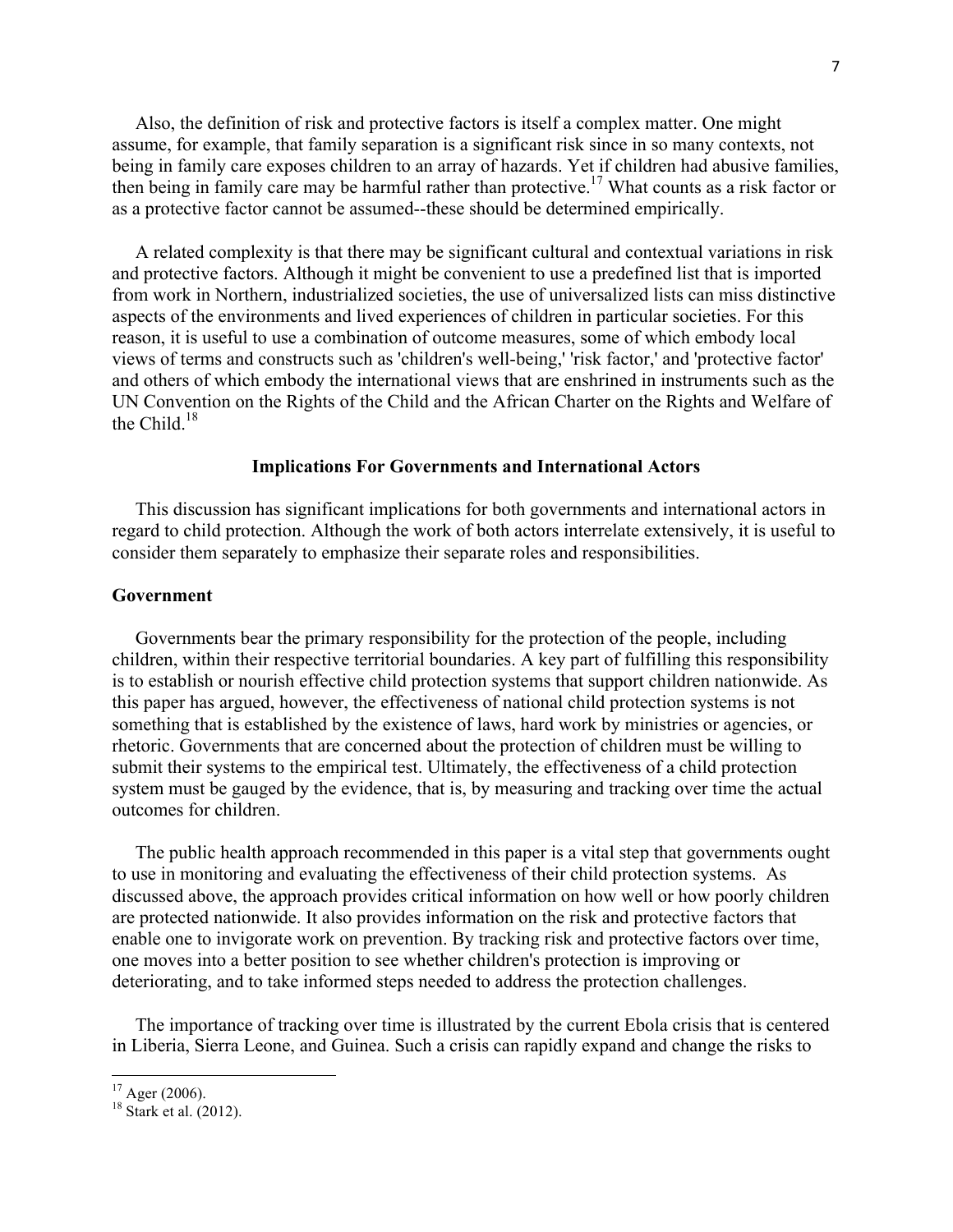children. These include not only the immediate risk of contracting and dying from Ebola but also the risks associated with loss of parents, not having a safe or caring household in which to live, or the stigma of having Ebola oneself of having a family member who has or had Ebola. Also, there are increased risks due to school closures and being out of school, which local people in Sierra Leone tend to see as being among the top harms to children. <sup>19</sup> Further, there are increased economic hardships, which can lead to increased sexual exploitation of children since very poor children may have to engage in transactional sex in order to meet basic needs. In order to address such risks, it is important to first have a picture of what the risks are and how the risks have been changing relative to those that had existed before the Ebola crisis. The ongoing monitoring of diverse risks and protective factors can help to provide such a picture, which should of course be complemented with Ebola specific assessments.

 Of course, the tracking of outcomes for children on a population basis is not a stand alone means of determining the effectiveness of a national child protection system. Indeed, this is only one of multiple components that are needed. Essential evaluation components include tracking and evaluating cost effectiveness, the quality of services and supports provided, the degree of equity in access to services, the alignment between formal and nonformal elements, and adherence to national laws and policies, among others. Nevertheless, the tracking of outcomes for children on a population basis is a key component in work on child protection system strengthening since it keeps the focus on the well-being of all children over time. In all our efforts to strengthen child protection, the hallmark of success should be not the completeness of legislation or the intensity of efforts to improve services but the actual protection and well-being of children.

#### **International Actors**

 The main international actors that are likely to have a significant role in strengthening child protection systems include UNICEF, international NGOs, and donors. All of these actors should support the empirically driven, public health approach to assessing the effectiveness of national child protection systems. They should also advocate that governments develop and use this public health approach as a means of strengthening their national child protection systems.

 In addition, each of these actors should use their respective roles and positioning to support the government in developing and using the public health approach to strengthening national child protection systems. UNICEF should include the public health approach in its analysis of the functions of child protection systems. Also, it should help to build government capacities for developing and implementing the public health approach. And it should facilitate crossgovernment learning by sharing and evaluating the comparative advantages of the strategies and approaches governments have used to develop and implement public health approaches.

 International NGOs, too, should help to build government capacities for developing and implementing the public health approach to monitoring and evaluating the effectiveness of the child protection system. NGOs frequently have a presence at province, county, state, or district levels, where they may urge and help to develop the capacities for implementing a public health

 $19$  Wessells et al. (2012).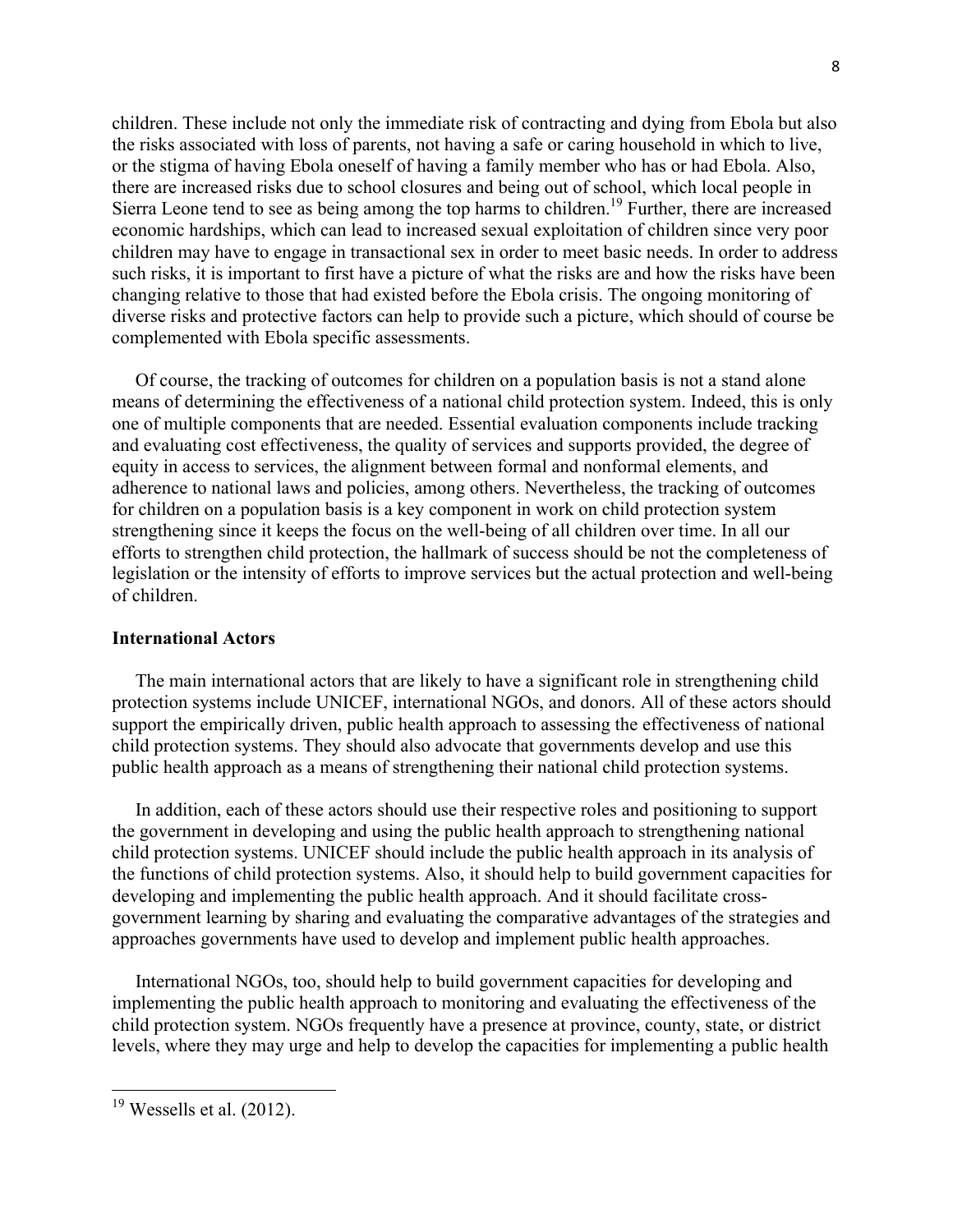approach. Also, NGOs can help by moving beyond an exclusive focus on project-based monitoring and evaluation, contributing to the wider, population-based data collection that is an indispensible part of the public health approach.

 Donors should allocate funds for the development and implementation of a public health approach. In addition, donors should help by requiring as a condition of further aid that governments develop and implement a functional public health approach for monitoring and evaluating the effectiveness of the their national child protection systems. Over time, aid could be allocated in part based on the extent to which a government has demonstrated that it is using the evidence collected to strengthen its child protection system.

 This collaborative approach is consistent with the spirit of the efforts to strengthen national child protection systems. At the end of the day, only a collaborative, empirically driven approach that places children's protection and well-being at the center will enable us to develop effective child protection systems. This collaborative, empirical approach has worked well in the health sector stands, and it stands to take our efforts to strengthen child protection systems to a new level. Indeed, with better evidence to guide our efforts, we may help to systematize the field of child protection and to encourage government accountability for the protection of their most precious resource--their children.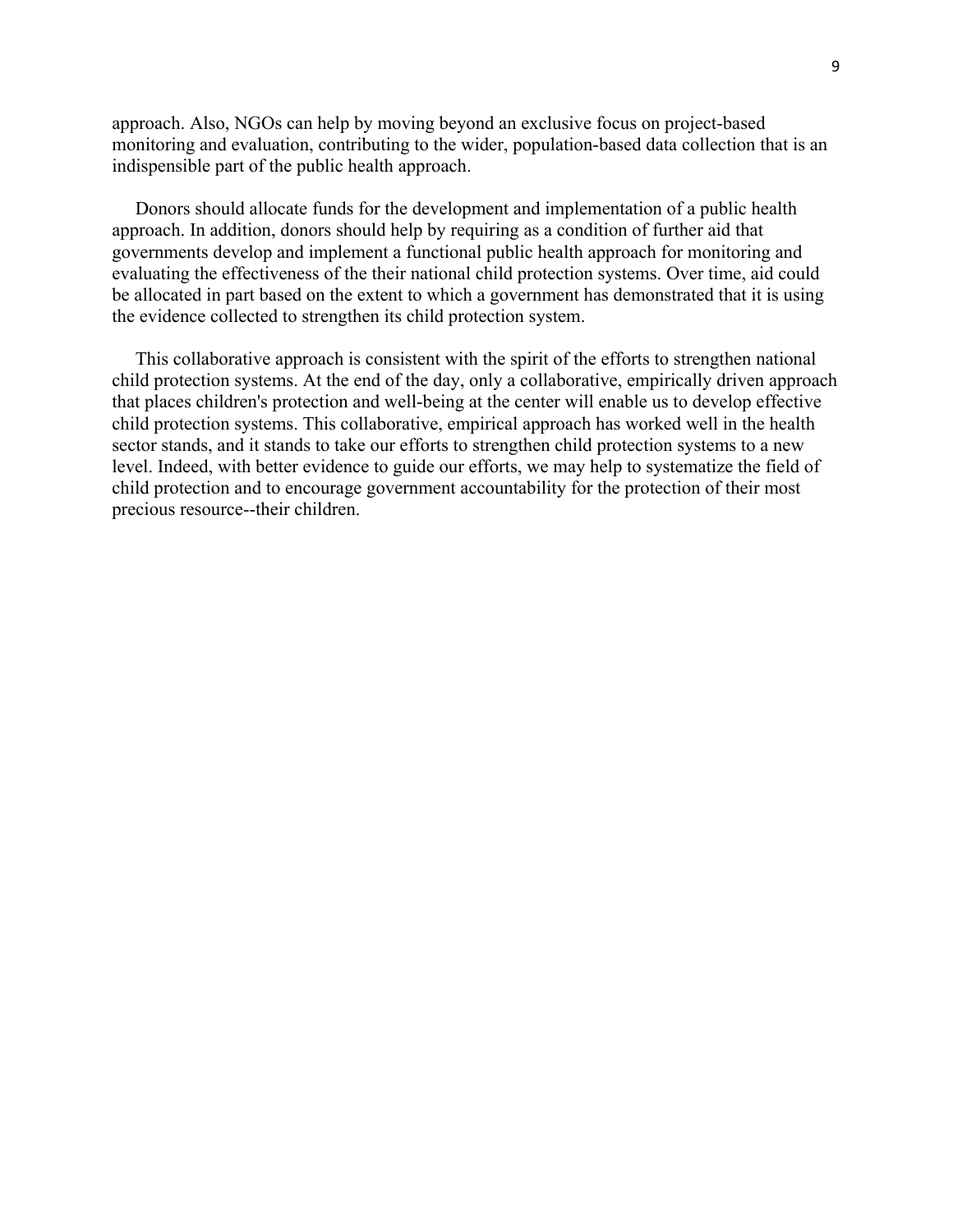## **References**

African Child Policy Forum; African Network for the Prevention and Protection against Child Abuse and Neglect; Environnement et Developpement du Tiers-monde; et al. (2013). *Strengthening Child Protection Systems in Sub-Saharan Africa: A Call to Action.* Dakar: Author.

Ager, A. (2006). What is family? The nature and functions of families in times of conflict. In N. Boothby, A. Strang, & M. Wessells (Eds.), *A world turned upside down: Social ecological approaches to children in war zones* (pp. 39-62). Bloomfield, CT: Kumarian.

Ager, A., & Metzler, J. (2012). *Child Friendly Spaces: A structured review of the current evidence base*. New York: Columbia University and World Vision International.

Bronfenbrenner, U. (1979). *The ecology of human development: Experiments by nature and design*. Cambridge, MA: Harvard University Press.

Center for Disease Control (2014). The public health approach to violence prevention. Downloaded from CDC website at www.cdc.gov/violenceprevention/overview/publichealthapproach.html

Child Protection in Crisis Learning Network (2014). Website accessed at www.cpcnetwork.org

Child Protection Monitoring and Evaluation Reference Group (2014). Website accessed at www.cpmerg.org

Child Protection Working Group (2012). *Minimum standards for child protection in humanitarian action*. Geneva: Author.

Davis, R., McCaffery, J., & Conticini, A. (2012). *Strengthening child protection systems in sub-Saharan Africa: A working paper*. Dakar: Inter-agency Group on Child Protection Systems in sub-Saharan Africa.

Dawes, A., & Donald, D. (2000). Improving children's chances. In D. Donald, A. Dawes & J. Louw (Eds.), *Addressing childhood adversity* (pp. 1-25). Cape Town: David Philip.

Hubbard, J. (2008). *Using brief ethnographic interviewing as a method for understanding an issue, problem, or idea from a local perspective.* Unpublished document. Minneapolis: Center for the Victims of Torture.

Kostelny, K., Wessells, M., Chabeda-Barthe, J., & Ondoro, K. (2013). *Learning about children in urban slums: A rapid ethnographic study in two urban slums in Mombasa of community-based child protection mechanisms and their linkage with the Kenyan national child protection system.* London: Interagency Learning Initiative on Community-Based Child Protection Mechanisms and Child Protection Systems.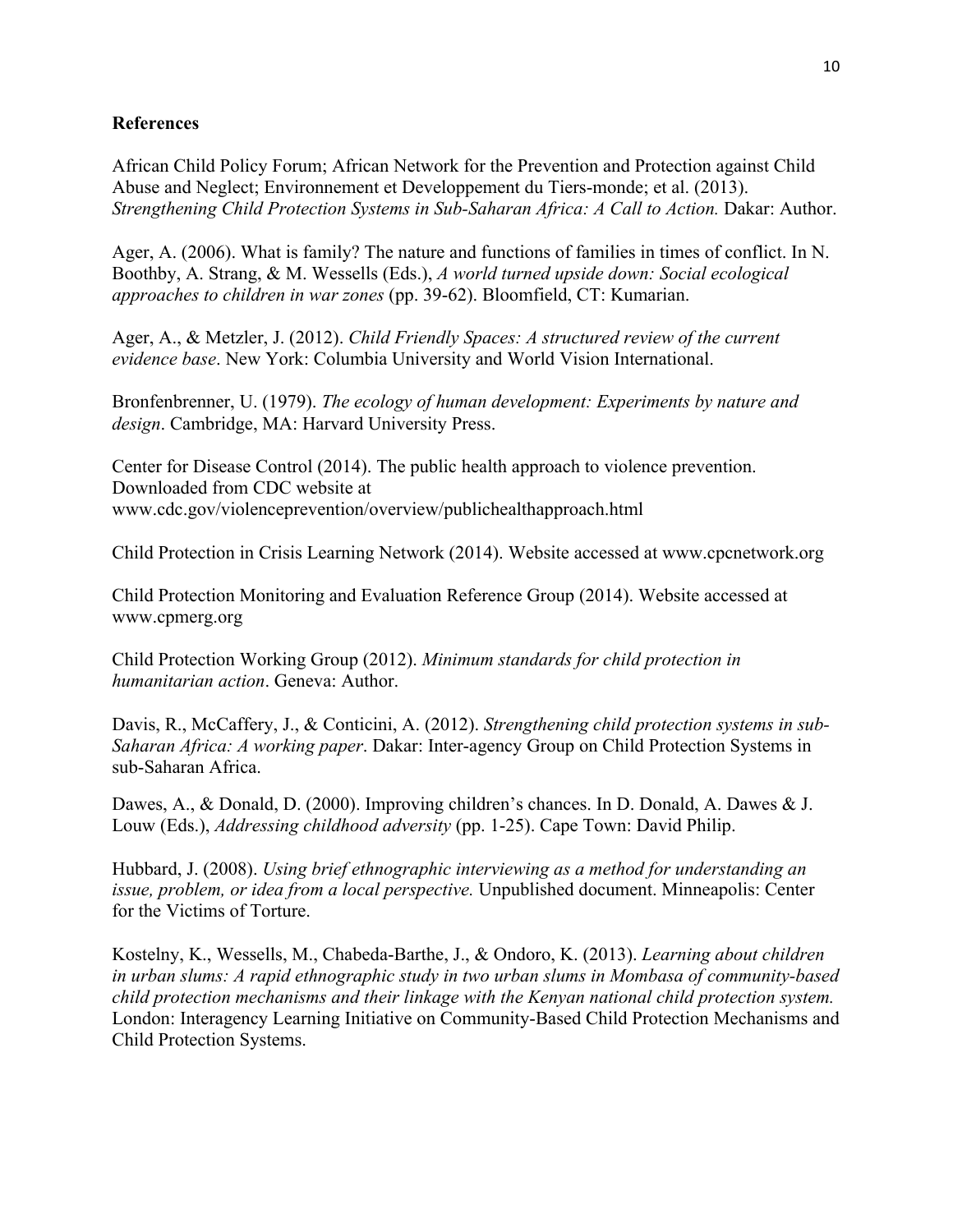Metzler, J., Kaijuka, R., Vojta, M., Savage, K., Yamano, M., Schafer, A., Yu, G, Ebulu, G., & Ager, A. (2013). *Evaluation of Child Friendly Spaces: Uganda field summary report*. New York: Columbia University, Save the Children, UNICEF, & World Vision International.

Metzler, J., Savage, K., Vojta, M., Yamano, M., Schafer, A., & Ager, A. (2013). *Evalution of Child Friendly Spaces: Ethiopia field study summary report*. New York: Columbia University, & World Vision International.

Rutter, M. (1979).Protective factors in children's response to stress and disadvantage. In M. Kint& J. Rolf (Eds.), *Primary prevention of psychopathology, Vol. 3: Social competence in children* (pp. 49-74). Hanover, NH: University Press of New England.

Rutter, M. (1985).Resilience in the face of adversity. *British Journal of Psychiatry, 147, 598 –* 611.

Rutter, M. (2012). Resilience as a dynamic concept. *Development and Psychopathology, 24*, 335-344.

Stark, L., Wessells, M., King, D., Lamin, D., & Lilley, S. (2012). *A grounded approach to the definition of population-based, child protection and well-being outcome areas in children*. London: Interagency Learning Initiative on Strengthening Community-Based Child Protection Mechanisms and Child Protection Systems.

UNICEF, UNHCR, Save the Children, & World Vision (2013a). *A better way to protect ALL children: The theory and practice of child protection systems, conference report.* New Delhi: Author.

Wessells, M. (2009). *What are we learning about protecting children? An inter-agency review of the evidence on community-based child protection mechanisms in humanitarian and development settings*. London: Save the Children.

Wessells, M. (2011). *An ethnographic study of community based child protection mechanisms and their linkage with the national child protection system of Sierra Leone*. The Columbia Group for Children in Adversity.

Wessells, M., & Kostelny, K. (2013). Child Friendly Spaces: Toward a Grounded, Community-Based Approach for Strengthening Child Protection Practice in Humanitarian Crises. *Child Abuse & Neglect, 37S*: 29-49.

Wessells, M., Kostelny, K., & Ondoro, K. (2014). *A grounded view of community-based child protection mechanisms and their linkage with the wider child protection system in three urban and rural areas of Kenya: Summary and integrated analysis*. London: Save the Children.

Wessells, M., Lamin, D., King, D., Kostelny, K., Stark, L., & Lilley, S. (2012). The disconnect